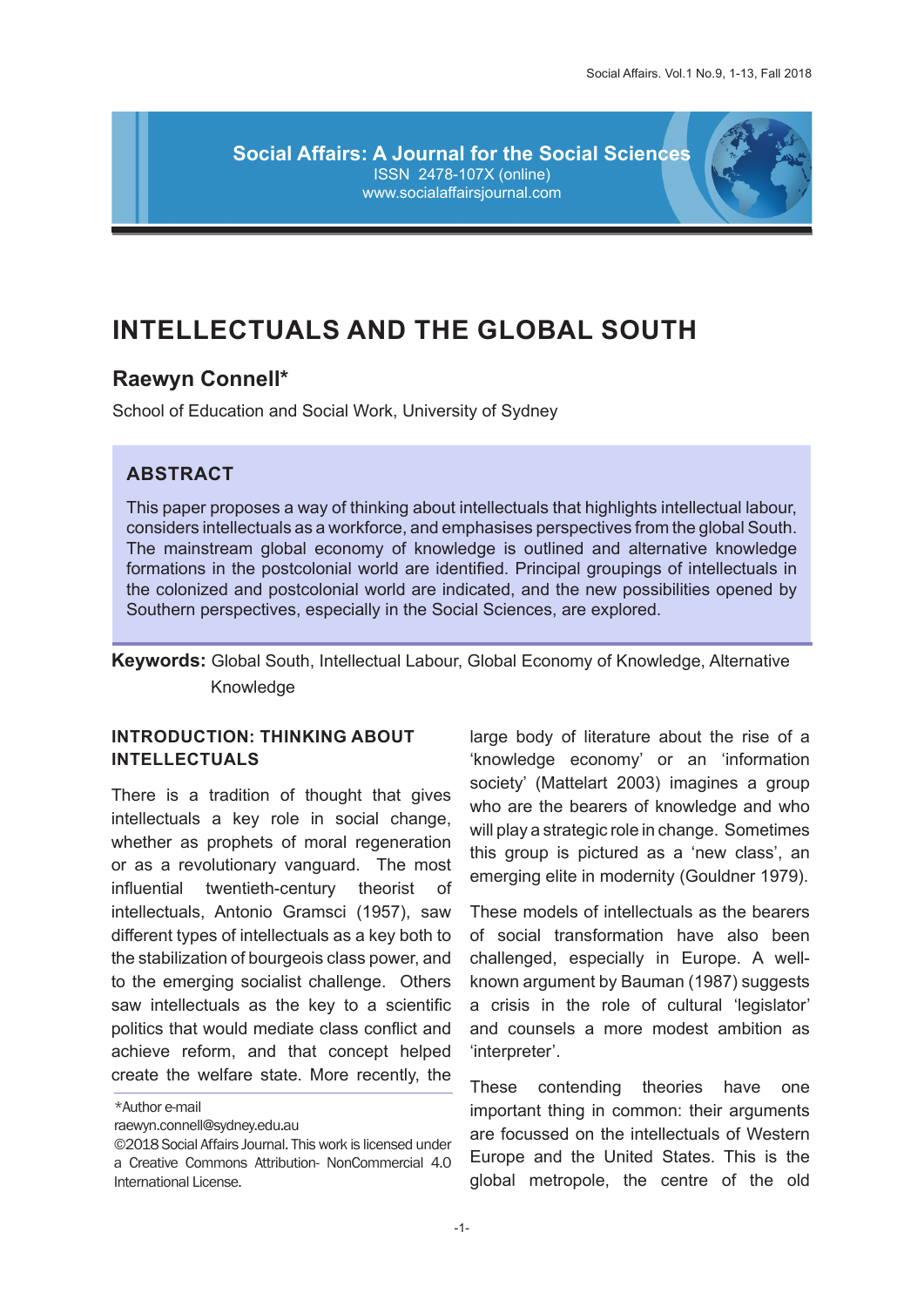empires and the core region of the modern transnational economy. The metropole is the arena - usually unacknowledged - of the familiar debates in the Social Sciences about the new class, the intelligentsia, and the sociology of knowledge. But there is another story.

In 1977 Syed Hussein Alatas, a Malay sociologist at the University of Singapore, published a path breaking, polemical book called *Intellectuals in Developing Societies.* In 1976 Paulin J. Hountondji, a young philosopher from Benin in West Africa, published an even more controversial book about knowledge, translated into English as *African Philosophy: Myth and Reality*. Just a few years earlier, the sociologist and theologian Ali Shariati had delivered lectures at the reform institute Hosseiniyeh Ershad, later published as 'What Is to Be Done?', criticizing the major intellectual groups in Iranian society and proposing a radical agenda of higher education reform (Shariati 1986).

These very different texts, written in years when the 'Cultural Revolution' was still convulsing China and the first neoliberal regime in the world was being established through a bloody military coup in Chile, laid out issues that thinkers in a number of postcolonial societies had begun to debate. Among them were intellectuals' role in economic development and social transformation, their relations with postcolonial political elites, global differences among intelligentsias, the geopolitics of science, and the relationship between indigenous and 'Western' knowledge systems.

In this paper I hope to bring these streams of thought together, and reflect on the social conditions for de-colonial or post-colonial knowledges, emerging from the global South, to play a larger role in the global economy of knowledge.

### **KNOWLEDGE WORK AND KNOWLEDGE WORKERS**

The basis of this argument is that teaching, research, creative writing and so forth are all forms of *labour*. They can be understood in the same way as we understand other forms of labour - industrial, agricultural, managerial, etc. – in Industrial Sociology. Intellectual labour sustains an economy of knowledge, in which ideas and information circulate and knowledge is produced.

Those who produce this labour are part of a workforce of intellectual labourers, sometimes called knowledge workers, or intellectuallytrained workers. They are engaged in specific labour processes, in which knowledge and other cultural materials are developed and transformed. These labour processes can be mapped empirically, as we showed in an Australian survey some years ago (Connell and Crawford 2007). There are debates about how they change: For instance, whether intellectual work is being automated, whether the workers are being deskilled, how they are controlled, etc.

This labour process is fundamentally collective. It is organized through institutions such as universities and research institutes, and informal collectivities such as networks and research teams. It is structured on a world scale, as I will show. It changes historically. Recently it has been changed by new technologies, especially digital technologies and the internet. Remote access to databases is changing the nature of scholarship, as we can recognize by noticing the way bibliographies are now compiled.

The intellectual workforce includes teachers and researchers, but it also includes a large number of 'support' workers – administrators, technicians, maintenance workers, clerical workers, etc. – who make the operations of universities and research centres possible.

Knowledge institutions are not static. They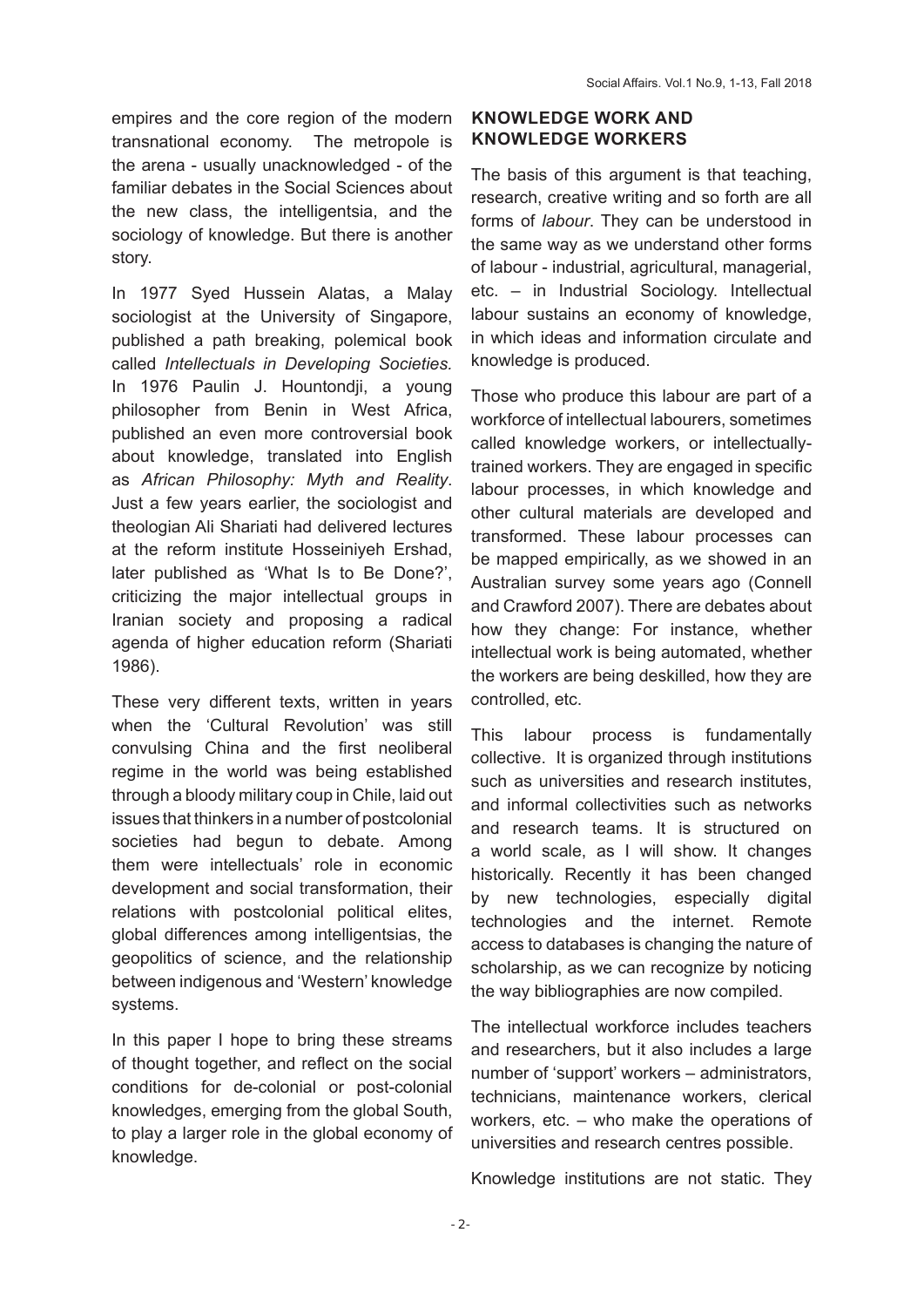have been undergoing political-economic changes which have accelerated as market mechanisms and neoliberal ideology have gained control over universities and colleges worldwide. In recent decades higher education has expanded dramatically. Experts speak of 'high participation' higher education systems (Marginson 2016), and there are now 200 million students in higher education globally. Governments have got this expansion on the cheap, through a process of privatization, both direct and indirect. There has been a huge growth of private colleges and universities, especially for-profit institutions, and most public universities too now charge heavy fees. This commodification of higher education has led directly to a huge growth of managerial power in universities and colleges.

This has changed the labour process for their workforce. A reliance on fee-paying students gradually shifts the curriculum towards vocational courses. Research increasingly depends on funding from business, and the potential to patent or otherwise market research discoveries. Managerial power has become embedded in computerized accounting systems that control personnel and manage performance. Corporate-style managements attempt to cheapen intellectual labour by wage cuts, casualization, and a large deterioration of staff/student ratios. In consequence there is a growth of distrust, and rising industrial conflict. The intellectual workforce in a number of countries has found it is capable of going on strike.

### **THE GLOBAL ECONOMY OF KNOWLEDGE AND THE RESEARCH-BASED KNOWLEDGE FORMATION**

In a process most clearly formulated in the later work of Hountondji (1997), the expansion of European empires generated a structural division of intellectual labor between periphery and metropole, a division that still operates. The colonized world was not only a source of material wealth for the metropole, but also

a source of *data.* Information of very diverse kinds was collected, often with the aid of indigenous knowledge workers, for shipment to the metropole.

The imperial centre aggregated data from different parts of the colonized world in libraries, scientific societies, universities, museums, botanic gardens, and research institutes—a process now automated in databanks. These institutions became the site of the *theoretical* moment in knowledge production. Here, research methods were formalized and routinized. Specialized workforces were created for producing and circulating empirical knowledge. Specialized means of communication, notably academic journals, were created. In the metropole, research was further transformed into applied sciences such as Engineering, Agronomy, and Medicine. In this applied form, knowledge was returned to the global periphery. Here it was used by colonial powers and, later, postcolonial states, in the mines, in agriculture, and in government.

In our time, this traffic continues. The global South is as vital a source of raw materials for the knowledge economy as it is for the material economy. It yields data for the new Biology, for Epidemiology, Pharmaceuticals, Astronomy, Social Science, Linguistics, Archaeology, and more. The South is, for instance, a key source of data for the giant quantitative models that are central to Climate Science, a relationship that can be seen in the famous reports of the Intergovernmental Panel on Climate Change.

In this economy of knowledge, intellectual workers in the global periphery are pushed towards a particular cultural and intellectual stance. Hountondii calls this stance 'extraversion': Being oriented to authority external to your own society. It is reflected, in the simplest possible way, in citation patterns. Researchers in the global North usually cite other researchers in the global North,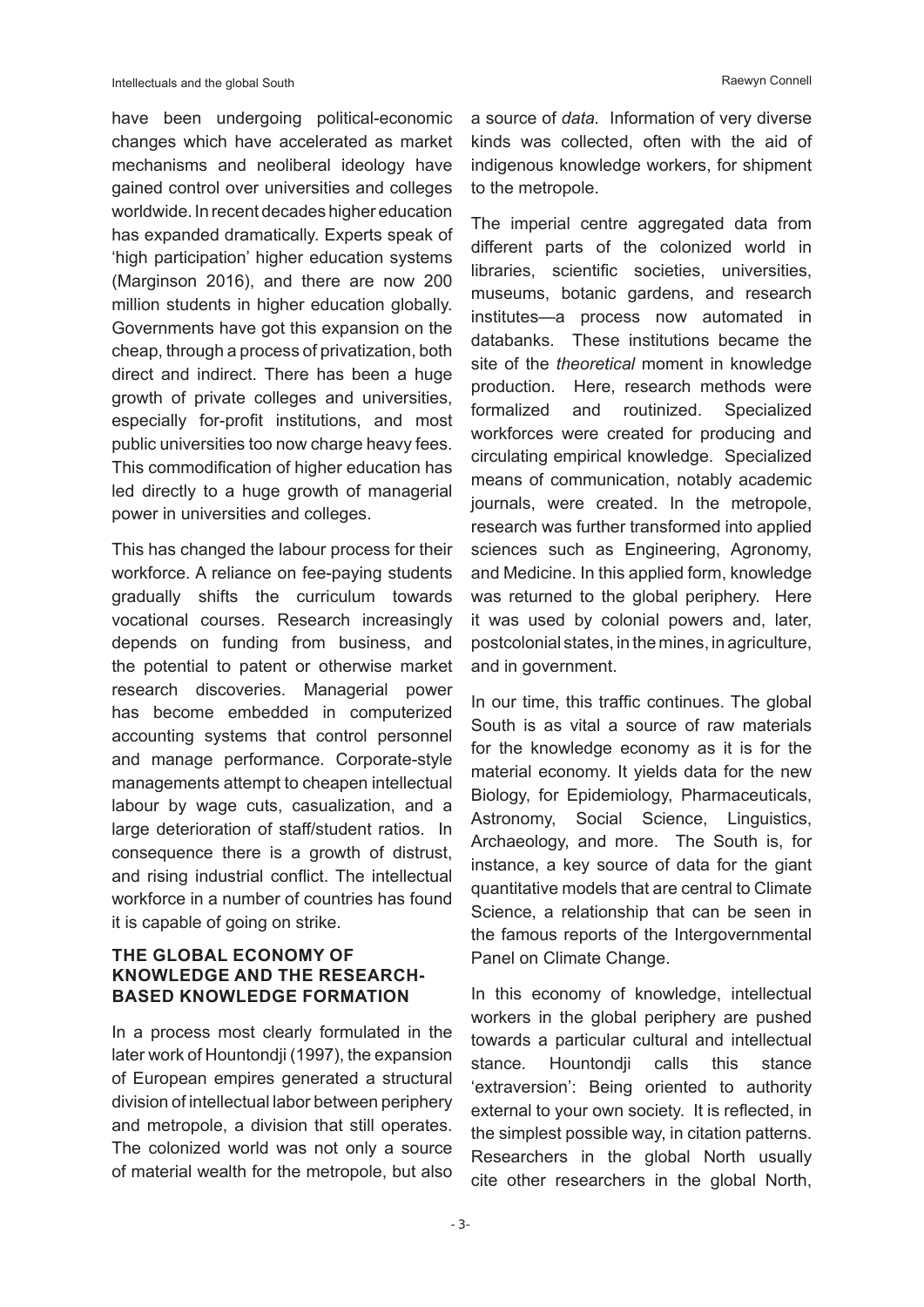often *only* researchers in the global North; researchers in the global South mainly cite researchers, and especially theorists, in the global North. But extraversion is expressed in many other ways, too: In academic travel, in appointments to jobs, in research practices, in publication preferences, and so on.

In this economy of knowledge, a central place is taken by a specific way of organizing knowledge that I call *the research-based knowledge formation.* By 'knowledge formation' I mean a socially organized body of information, concepts, methods, norms of truth, genres of communication, and applications; persisting through time, and capable of developing itself. A knowledge formation, in other words, is an episteme in its practical existence.

The research-based knowledge formation has a long history, but it took its modern form in the  $19<sup>th</sup>$  century CE, when it was mapped by the French philosopher Auguste Comte, and institutionalized in a new type of university, which emphasized research.

Comte laid out a hierarchy of sciences based on their objects of knowledge and on the dependence of one science on another. In his scheme, the 'positive' sciences were five. Astronomy, Physics, and Chemistry all dealt with the inorganic world at different levels of complexity. In the organic world there were two levels: Physiology (what we call Biological Science) and Social Physics or Sociology (what we call Social Science). Before this sequence came Mathematics, on which all the rest depended. The result was six grand domains of knowledge, making a coherent, beautifully ordered curriculum.

This conception, though it has been steadily modified, was very powerful. By the end of the 19th century the idea of an ordered realm of the research-based knowledge could be taken for granted in the global metropole, and this was the framework that universities

needed. The research-based knowledge formation and the research university now developed together.

The research-based knowledge formation is public, in principle. Lectures and conferences are public events (especially with the audience on Twitter). Concepts and findings are always open to debate, and 'publication' is considered a vital step in research. There are no facts or doctrines known only to initiates. Advanced levels of knowledge may be difficult, but are not secret.

The public character of knowledge is often under pressure. Corporate interests are now entrenched in research publishing, and there is a struggle for open access. Religious and political authorities have often used their power to protect orthodox beliefs and the regime in power. The United States in the 1940s tried to keep secret its research for the atomic bomb, as all regimes that own atomic weapons still try to do. Other military applications of knowledge also are kept secret.

The research-based knowledge formation is constantly changing. It exists in its endless recreation, in the process we call 'research'. It draws its authority, not from elders, traditions or foundational texts, but precisely from its capacity for invention and re-making. It is not by chance that media reporting of research constantly trumpets 'breakthroughs', nor that modern epistemology has been so fascinated by scientific revolutions. Knowledge workers themselves have an acute awareness of change. In the survey of knowledge workers in Australia mentioned above, we asked their reaction to the statement *In my field of work, knowledge and methods are changing rapidly.* Some 83% agreed and only 15% disagreed.

But if knowledge formation is constantly in a state of change, what reliance can be placed in it? The answer has to do with the collective character of the labour process. It is not just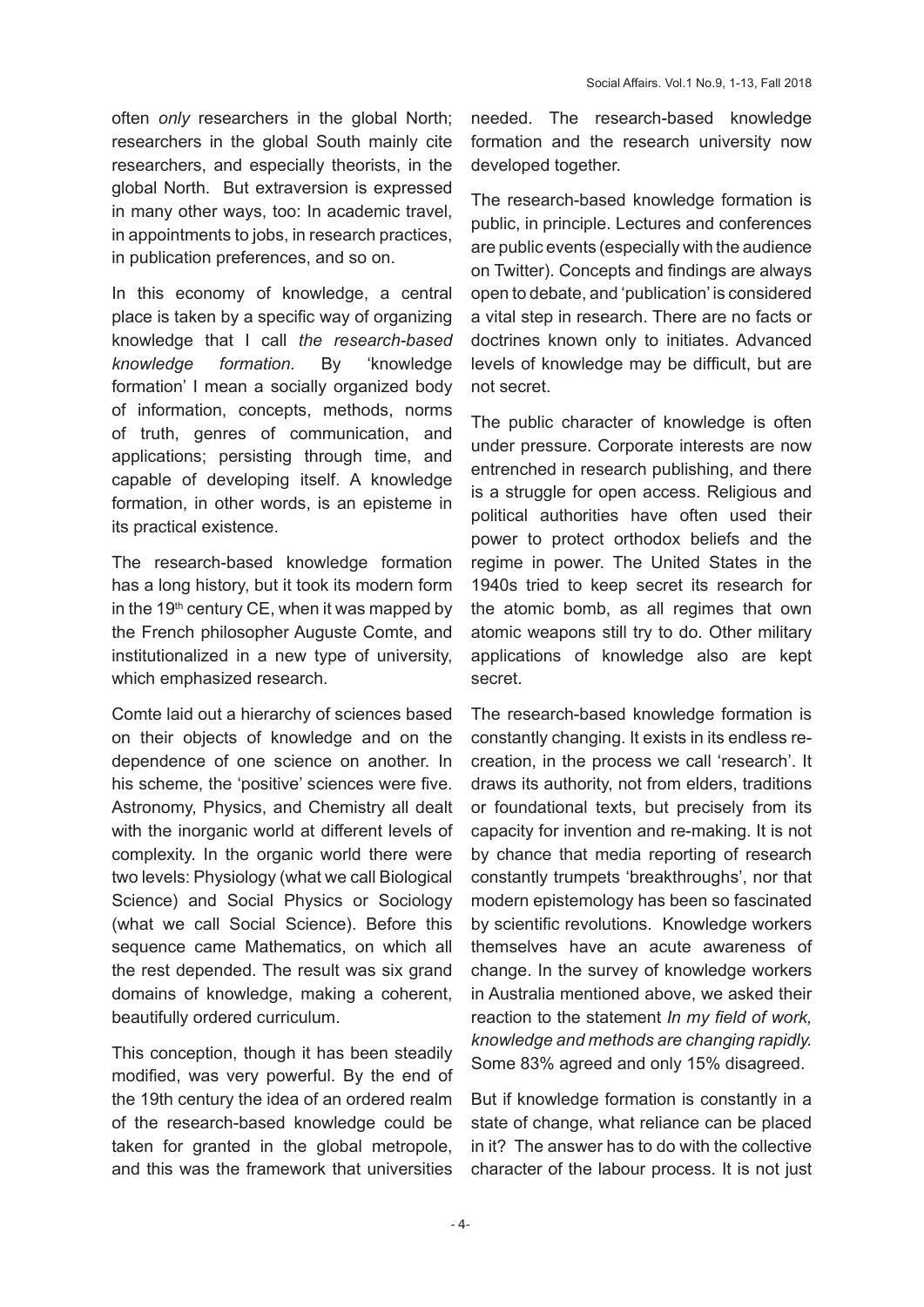one researcher, one project or one finding that represents the state of knowledge. Rather, it is a growing mass of findings produced by a whole workforce of researchers, and especially the way the findings are linked up, as fields of knowledge unfold and influence each other. The collective labour of research brings a social reality – knowledge formation as a whole – into existence, through historical time.

Some studies of academic life portray different disciplinary cultures in fields like Literature, Mathematics, Engineering, and Sociology – perhaps even exaggerating the differences. In turn, the disciplines have sub-divided themselves. The American Sociological Association currently has 52 specialized sections, from 'Aging and the Life Course' via 'Ethnomethodology and Conversation Analysis' and 'Global and Transnational Sociology' all the way to 'Theory'.

Funding agencies such as the European Union have tried to counter this fragmentation by rewarding interdisciplinary projects. But that is a rather artificial response and may not last. Some fusions have appeared more organically, such as Physical Chemistry, Molecular Biology, and Climate Change Science. What holds knowledge formation together is the collective, historically unfolding process itself, the social logic of the labour that we call research. The element of anarchy and instability is not a weakness. It is inherent in a creative, democratic process of making, testing, and circulating knowledge.

The collective character of knowledge production makes nonsense of the 'ratings' of individuals or single institutions. As I have suggested above, the internet and databanks between them change the meaning of scholarship, of claims to intellectual expertise. There is a democratic potential in this change. The Internet, Wikipedia, Google, Wikileaks, and remote access to libraries and databases, do make knowledge more

widely available. But the Internet, notoriously, does not discriminate between sense and nonsense. It is loaded with falsehoods and pornography. Its practices of debate are highly abusive. It carries a massive volume of commercial exploitation, and that load is growing as corporations try to take over the on-line world.

The internet is now interwoven with neoliberal capitalism. Neoliberalism has deliberately broken down previous boundaries between private profit-making and public institutions in many spheres, including the production of knowledge. Corporate agendas massively influence biomedical research, to the point of corruption. Climate scientists are persistently attacked and discredited by the agents of polluting industries, especially oil and coal interests. This has been happening on so vast a scale that it has damaged the cause of environmental reform worldwide.

#### **MULTIPLE KNOWLEDGE FORMATIONS**

Other knowledge formations existed before colonization, and other knowledge formations still exist. It has been argued that there is an 'African' knowledge system - or perhaps, multiple systems - independent of the 'Western' knowledge system (Odora Hoppers 2002). This is one example of a widespread argument that indigenous cultures have their own ways of knowing, which are simply different from Western ways. They are very much alive in the Americas, in Africa, in some parts of Asia, and in the Pacific (e.g. Smith 2012).

In Australia, for instance, indigenous knowledge held by Aboriginal people generally involves a specific relationship to the land, so it is strongly based in specific places. The 'decolonial' school of thought in Latin America takes the contrast to an extreme, seeing an absolute opposition, an abyss, between the perspectives of the colonizing culture and the colonized.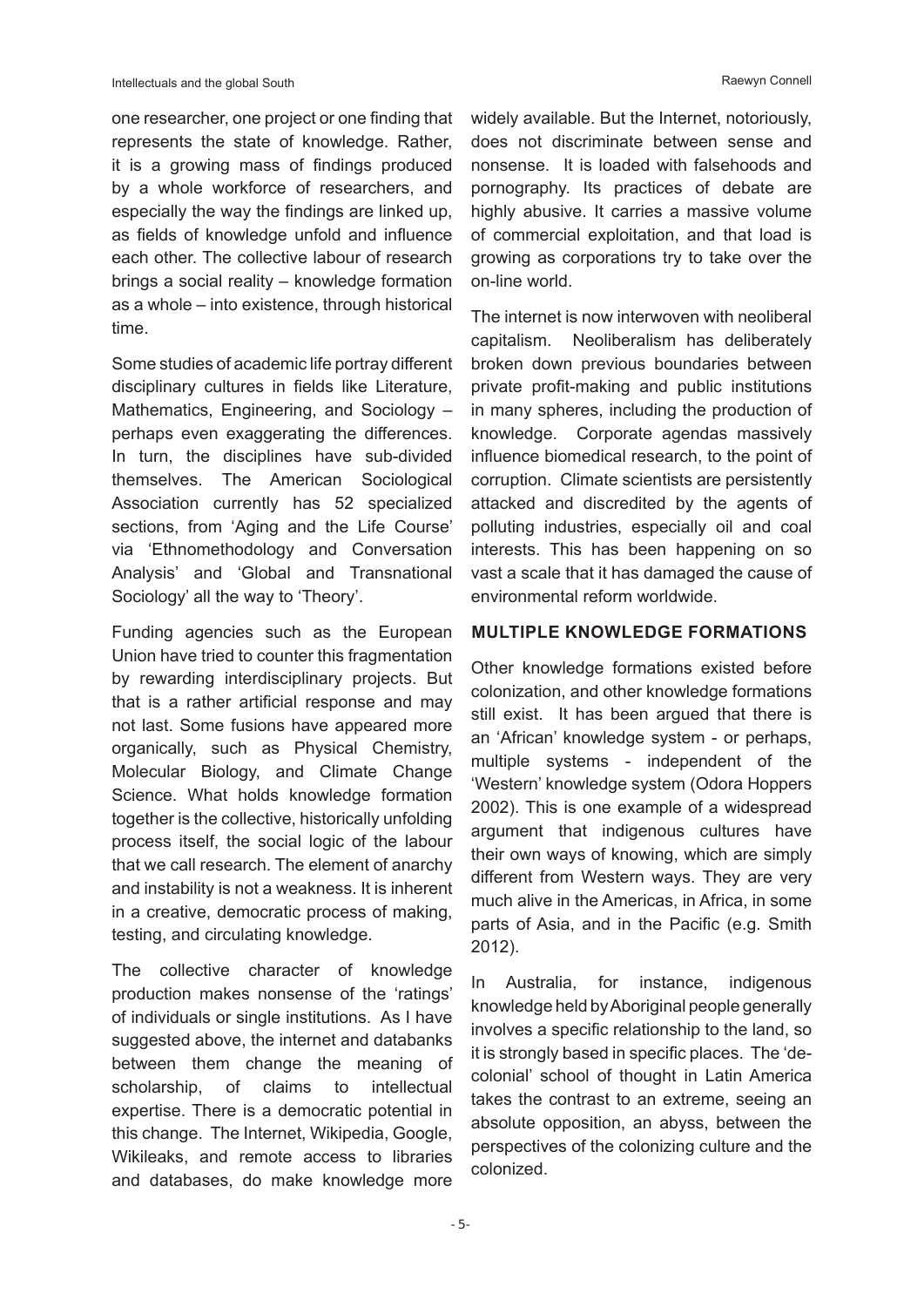The model of an indigenous knowledge formation is frequently offered as a retort to the imperialism of Western culture and the inequalities of the global economy of knowledge. This move has had a political impact, for instance in justifying land rights claims by indigenous peoples. Its consequences have not always been so happy. The attempt in South Africa to combat the HIV epidemic by means of local healing practices rather than antiretroviral drugs failed (it would have been better to use both together.)

There are other knowledge formations in the contemporary world that provide alternatives to the mainstream. They include alternative universalisms, such as the intellectual traditions of Islam, revived in intense debates about Islamic sciences and new applications of Islamic social thought (e.g. S. F. Alatas 2014). They include, too, the knowledge formations I have called 'Southern theory', generated in the colonial encounter and from the experience of postcolonial societies (Connell 2007a).

The mainstream economy of knowledge works on the assumption that there is one and only one episteme. There may be sharp conflicts within it, for instance between quantitative and qualitative method or structuralist and post-structuralist theory; but it is generally assumed they are contesting the same ground. There is a certain grandeur in this conception, but there are serious difficulties too. It is inconsistent with the sociology of knowledge. It is inconsistent with the experience of cross-cultural encounter. And because there is really only one body of social thought in a position to act globally as The One, in practice this epistemology provides an alibi for Eurocentrism.

Many people, therefore, have opted for a mosaic epistemology. In this conception, separate knowledge systems sit beside each other like tiles in a mosaic, each based on

a specific culture or historical experience. Most indigenous knowledge projects seem to presume local, at most regional, validity (see the African examples in Odora Hoppers 2002). Mosaic epistemology offers a clear alternative to Northern hegemony and global inequality, replacing the priority of one knowledge system with respectful relations among many.

However, a mosaic approach also faces difficulties, pointed out by Bibi Bakare-Yusuf (2004). Cultures and societies are not fixed in one posture. Pre-colonial cultures were not silos, but interacted with each other over long periods of time, absorbed outside influences, and had internal diversity. These arguments are reinforced when we recognize the massive disruption caused by colonialism and postcolonial power. Much contemporary research, outside the metropole, is done in conditions where "relative chaos, gross economic disparities, displacement, uncertainty and surprise" are the *norm*, not the exception (Bennett 2008, p. 7).

If there is to be a third possibility, it must be some kind of solidarity-based epistemology. This looks for the connections between knowledge projects, as much as the differences between them: what Gurminder Bhambra (2014) calls 'connected sociologies.' It is early days yet, but I think this is the direction in which we must search.

### **INTELLIGENTSIAS OF THE SOUTH**

To make progress with the relationship between knowledge formations, we need to recall the argument made earlier in this paper. Producing knowledge is a form of labour, done by specific groups of workers in specific social contexts. Intellectual labour processes around the world were restructured by colonialism, and are now being re-structured by neoliberal globalization. That re-structuring has marginalized the majority world, the global South, within a metropole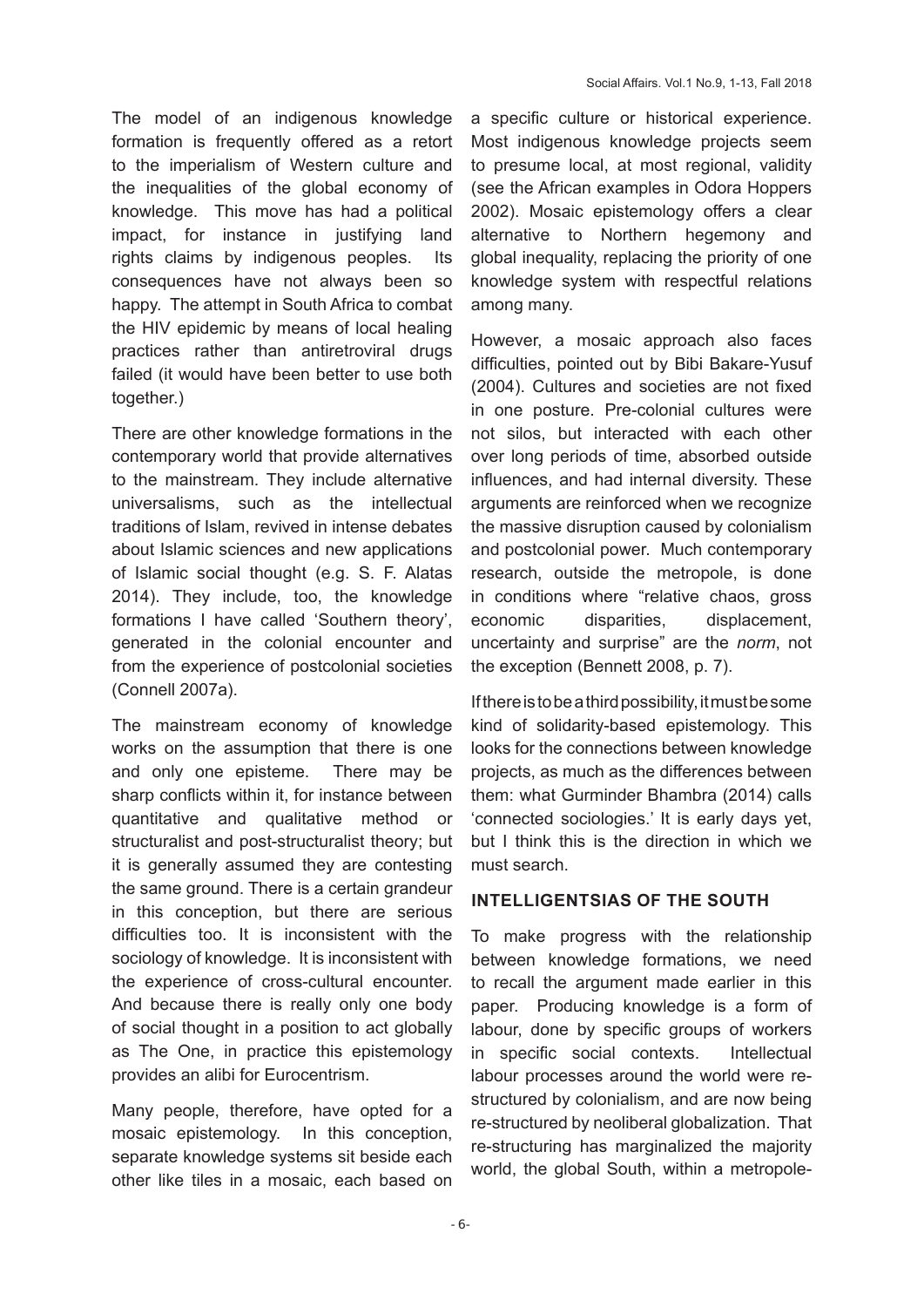dominated economy of knowledge. But it has not stopped the creativity of cultures and intellectuals across the global South.

The process of colonization creates different situations for intellectual work and different groups of intellectuals. Colonialism, though based on force, required an intellectual workforce to operate what Valentine Mudimbe in *The Invention of Africa* (1988) calls the 'colonizing structure' – controlling space, integrating the economy, and changing the natives' minds, tasks undertaken in all colonies across the world. This workforce was required to maintain solidarity among the settler population and to adapt metropolitan culture to colonial conditions.

These jobs were done by missionaries, teachers, surveyors, agronomists, engineers, geologists, ethnographers, poets, and journalists, often born in the colonies. To use the language of Spanish America, these are the *creole intelligentsia*, an interesting and varied group. Examples are Sor Juana, the great 17th century poet of Mexico; Thomas Jefferson, revolutionary and slave-owner of Virginia; Rudyard Kipling, story-teller and ideologue of British India; and Alfred Deakin, journalist, historian, and second Prime Minister of federated Australia.

Creole intellectuals apply the culture of the metropole in new lands, and often have an intense engagement with fine details of this culture. An example is the technical virtuosity of the Mexican poet Sor Juana. She was extremely skilful with abstruse literary knowledge and complex forms of baroque verse in Spanish – as Octavio Paz (1988) describes in his biography of her. But these intellectuals' relationship with the metropole is not a simple one. There is a pattern of dependence and a sense of inferiority. Yet it is possible for violence in the periphery, or tension with the metropole, to push part of the creole intelligentsia, like Thomas Jefferson, into outright opposition to the imperial centre. A second group are the intellectuals of colonized societies whose position and influence was radically undermined by colonization and later by neo-colonial modernization. I will call these groups *indigenous intelligentsias*. The Muslim *ulama* of Arabic and Persianate societies, the Brahmin intellectuals of India, and the mandarin class of neo-Confucian China are the best known examples. The poets and technologists of sub-saharan Africa, the architects and scribes of Central America, the elders of Aboriginal communities in precolonial Australia are others.

Over long historical periods these intellectual workers had created the extraordinary wealth and diversity of cultures that European expansion encountered. These cultures became the subject-matter of the metropole's scholarship and cultural anthropology, the knowledge project criticized in Edward Said's famous book *Orientalism* (1978).

A search for 'tradition' or the 'wisdom of the ancestors' is an understandable reaction to colonialism's fierce denigration of the culture of the colonized. But as Hountondji shows in *African Philosophy*, such versions of indigenous knowledge reproduced the gaze of the colonizer on the colonized. They treated colonized cultures as traditional, fixed in the past, and marked by 'primitive unanimity', the assumption that all natives think the same way.

But the working of colonialism irreversibly reshaped the colonized society. With this, the conditions of intellectual work also changed. The patterns of knowledge and creativity had to change. Advantaged groups among the colonized moved into the institutions that delivered power and wealth – government, the military, business, and sometimes the church. Epeli Hau'ofa in *We Are the Ocean*  (2008) notes how in Pacific island societies, indigenous language and culture have become the preserve of the poor and marginalized.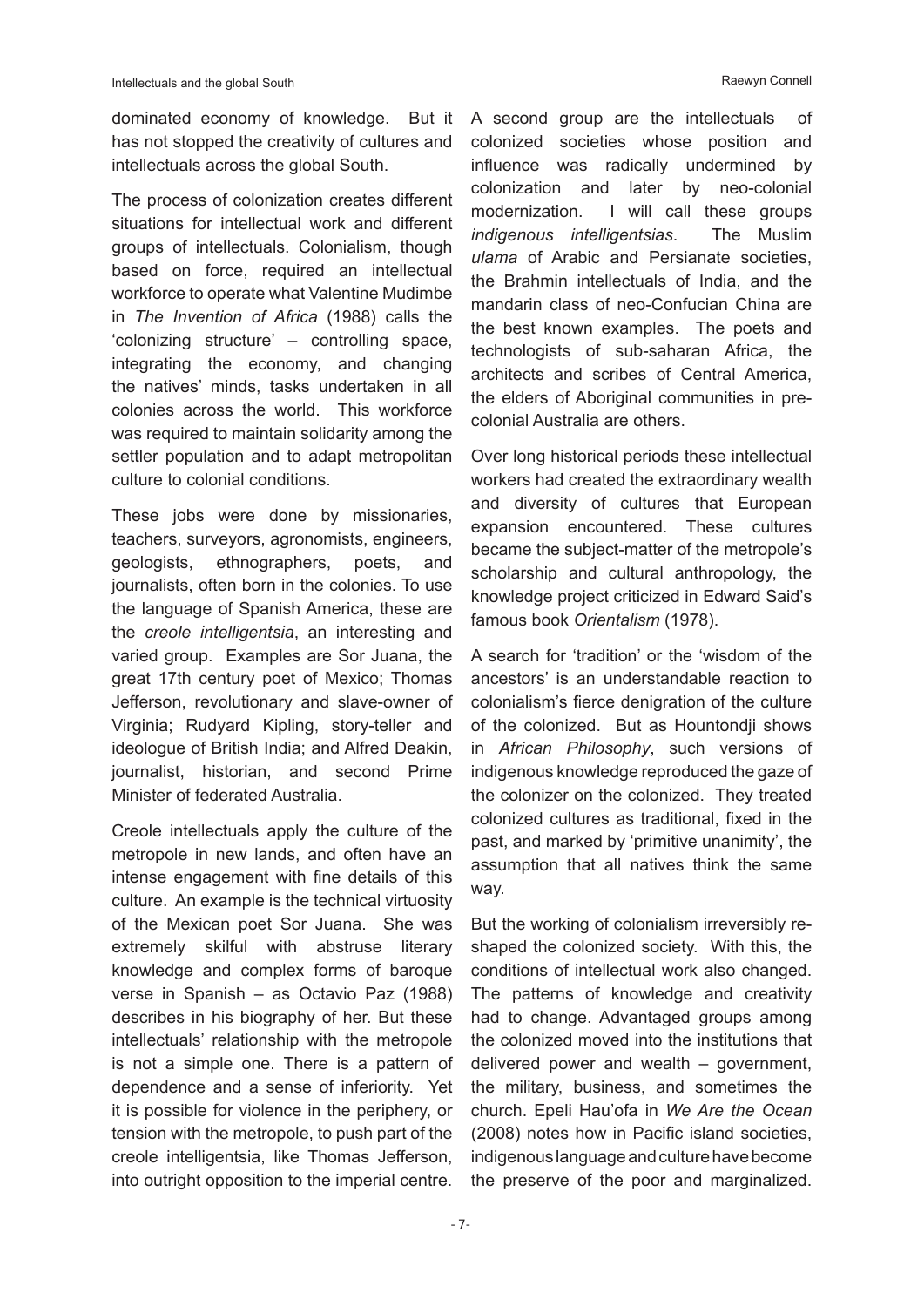Many intellectuals of colonized societies therefore turned to the task of re-forming their cultures, learning from the colonizers, and building new perspectives on the world. Mahatma Gandhi, famously, said that he discovered the principles of nonviolence in Christianity, not in Indian tradition. If that is true, it was an astonishing and perceptive reading of the society that, at the time, ruled India, and South Africa, by violence. Gandhi's principled opposition to racism and imperial power provided inspiration to anti-colonial struggles around the world, and as Vinay Lal (2002) argues, still provides bases for an alternative universalism.

aid agencies, banks, and other institutions of

globalization.

I call these groups the *intelligentsias of change*. Their strategies were bound to be contested. A notable example is the bitter controversies in which Sayyid Jamal ud-Din al-Afghani was involved, as a modernizer of Islamic thought in the second half of the 19th century CE. Al-Afghani (1968) developed a powerful Islamic critique of imperialism. He also urged Muslims to take up modern science, advising the *ulama* to study electricity, steam power, the phonograph, and the camera. This was not universally welcomed!

A more tragic example was the fate of another notable writer, Kartini in Java. At the turn of the 20th century CE, she too hoped to modernize a Muslim society, changing women's situation by means of education. Her project was blocked both by the colonial state and by local traditionalism, including family pressures that unintentionally led to her death in childbirth. But her work became famous after her death (Kartini 2014).

The *intelligentsias of change* became vital to colonial liberation movements. With leadership and inspiration from intellectuals like Gandhi, Rizal, and Nkrumah, resistance movements shattered the French, Dutch, Spanish, and British empires in Africa and Asia, as the creole leaders of the late 18th and early 19th century – Jefferson, Washington, Bolivar, San Martín - had shattered the English and Spanish empires in the Americas.

But after independence, intellectuals had to imagine and build a post-colonial social order. The creole intellectuals of settler colonies were strikingly unable to fashion inclusive societies with a respected place for indigenous peoples and cultures. The results, at their worst, were new imperialism and Apartheid. Indigenous societies in settler-colonial states such as Australia and Argentina have never had even temporary relief from the pressure of the colonizing structure.

The modernizing intellectuals of indigenousmajority countries also had to imagine new social orders, including new educational and cultural projects. This proved difficult in the face of poverty, global capitalism, and neocolonial violence. Moeletsi Mbeki's *Architects of Poverty* (2009) is one of a number of studies that trace how the hopeful independence-era projects of social and cultural development in Africa ran into a morass of military coups, cold-war subversion by the United States, exploitation by transnational corporations, and entrenched corruption of governing elites. Hussein Alatas' picture of postcolonial political elites in South-East Asia, in *Intellectuals in Developing Societies*, is no more flattering.

A special group among the intellectuals of change are the expatriate intellectuals, who have travelled to the global North and now live and work there. The growth of such a group is a necessary consequence of the global economy of knowledge, and is one of the ways this economy prepares its own transformation. Expatriate intellectuals often keep an active connection with their country of origin, and have a consciousness of the inequalities and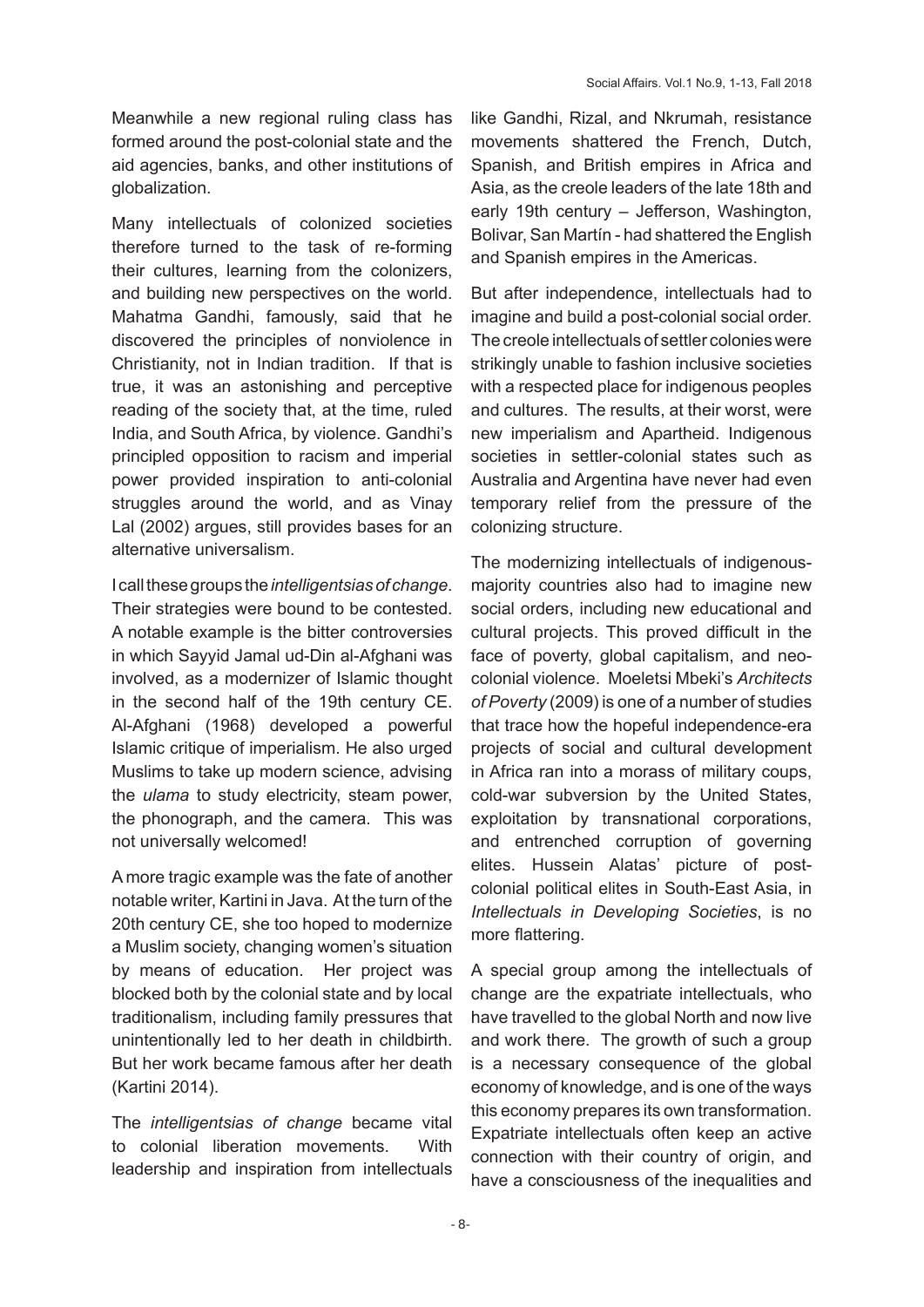exclusions, as well as the connections, in the global system. It is not surprising that some important critics of Northern dominance in the global knowledge system have emerged among expatriate intellectuals. They play a linking role that points to new possibilities in the way knowledge is organized on a world scale.

This sketch of intellectual groups in the postcolonial world is only an outline. The realities are complex, and intellectual workers take many different paths, as can be seen in close-focus studies (e.g. Connell 2007b). For all of them, however, the global structures of knowledge matter, and shape the situations they face.

#### **NEW POSSIBILITIES FOR KNOWLEDGE**

Broadly it is the intelligentsias of change who have been producing, around the majority world, new knowledge and new ways of thinking. These provide the bases for reform of the global economy of knowledge. The amazing fertility of Southern thought is what we now have to understand, and build on. In the Social Sciences, it is documented in texts like Farid Alatas' *Alternative Discourses in Asian Social Science* (2006), my book *Southern Theory*, Sujata Patel's *International Handbook of Diverse Sociological Traditions*  (2010), and more.

Let me illustrate this briefly from two fields of knowledge. Gender Studies is thought of as a European and US creation. There is in fact a rich body of ideas about gender relations and social change from feminists in the colonized world, for more than a 100 years. Pioneers such as Aisha Taymour in Egypt, Kartini in Java, and He-Yin Zhen in China, were contemporary with the woman suffrage movement in the metropole.

In more recent times, superb work has been produced by thinkers such as Heleieth Saffioti in Brasil, whose powerful book *Women in Class Society*, written in the 1960s, was published *before* the main texts of the Women's Liberation movement in the global North. Equally remarkable is the work of Bina Agarwal in India, whose key text *A Field of One's* Own appeared in 1994. This book is an amazing synthesis of Economics, Sociology, and Development Studies, opening up issues about gender and land rights, the environment, and the role of the state. It is one of the great classics of modern feminist thought.

In light of what I have said about the global economy of knowledge, it will not surprise readers that these intellectuals of change are almost never discussed as important theorists in accounts of Gender Studies written in the global North.

My second example concerns neoliberalism, i.e. free-market fundamentalism, currently the world's dominant political-economic ideology. The usual story of neoliberalism gives a central place to Northern right-wing intellectuals such as Friedrich von Hayek and Milton Friedman, and sees the key issue as their attack on government regulation and the growth of the welfare state in the global North.

In fact, the first thoroughly neoliberal regime in the world was in the far South, the Pinochet dictatorship in Chile. Neoliberalism's rise in the world actually had a great deal to do with the re-shaping of global trade, and new development strategies in the South. It is thinkers from Africa, such as the Egyptian Marxist economist Samir Amin, and from Latin America, such as the 'structuralist' school of Political Economy, who have shown how neoliberalism operates as a distinctive re-making of *global* capitalism. It produces a new pattern of dependency for most of the global South (Dados and Connell 2018).

In his famous essay *The Modern Prince*, Antonio Gramsci argued that in modern politics the protagonist is not 'the individual hero' but has to be 'the political party', a collective organ of ideas and action. The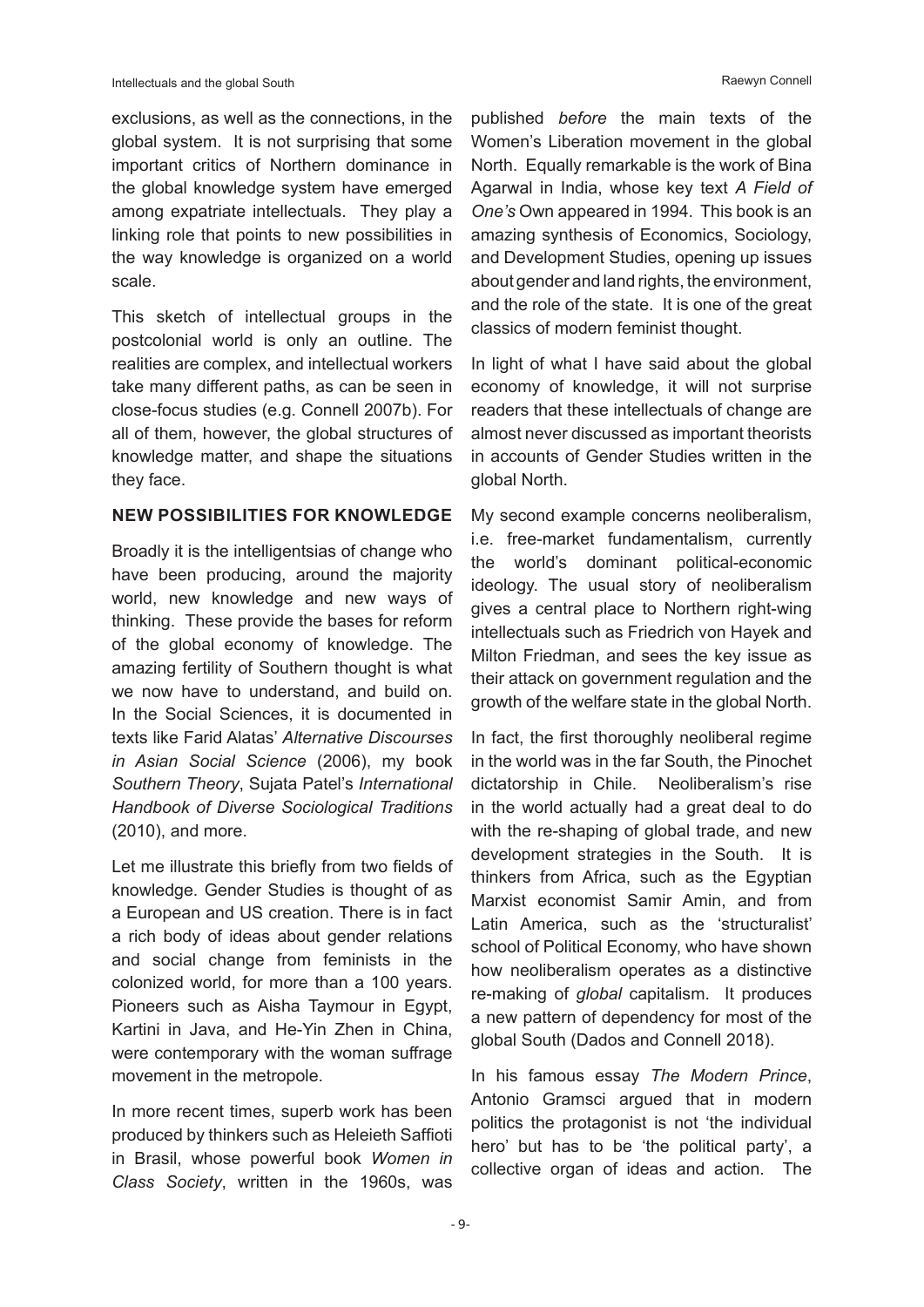principle applies to intellectual work. The intellectual as individual hero is to a great extent a myth, the reality  $-$  in all knowledge formations – is an extended, collective social process of knowledge production.

In developing countries, most social research is dependent on NGOs, a point strongly made by Thandika Mkandawire in his book *African Intellectuals* (2005). This means, generally, under-funded research on immediate practical problems. A decline of theoretical imagination is likely, in an environment that values shortterm 'solutions' that do not challenge the wealthy and powerful.

The rise of neoliberalism has finally refuted the idea, current in the global North from the 1930s to the 1970s, that intellectuals were becoming a new dominant class. Clearly, contemporary global capitalism is not controlled by intellectuals! It is controlled by owners of great wealth, and managers ambitious for great wealth, who rub shoulders with neoliberal state managers, and authoritarian political leaders, at the pinnacles of global power.

Yet the bases for existence of intelligentsias continue to grow. The percentage of literate people in the world has never been higher. That has been UNESCO's strategy for half a century, and developing countries and donors have invested massively in basic education. In particular, girls' educational participation and women's literacy have risen across the world, and women intellectuals have become more numerous and more famous.

We must also recognize that striking cultural movements have emerged, which challenge the Northern-dominated politics of knowledge. The Muslim revival is perhaps the most globally influential, from the time of al-Afghani to the present. It has both revived old traditions of Islamic scholarship and created new forms of modernity. Other examples are the 'African Renaissance' project, the 'de-colonial'

critique in Latin America, the 'Kaupapa Maori' indigenous knowledge movement in Aotearoa New Zealand, and the Aboriginal art and land rights movements in Australia.

There are also new kinds of countervailing networks, among social movement activists and intellectual workers outside the mainstream economy of knowledge. These can generate radical knowledge projects from the global South. A notable example comes from South Africa, described by the German sociologist Wiebke Keim (2009): The growth of radical Industrial Sociology. This intellectual movement was linked with anti-Apartheid social movements that provided key audiences beyond academia. Internationally, the World Social Forum brought some of these movements together. Others overlap with United Nations activities, e.g. in anti-violence work and HIV/AIDS work. There is another set of international networks embodying feminist knowledge projects.

Many who have written about intellectuals assume there must be a certain oppositional quality in intellectual work. They associate intellectuals with critique, whether of ruling classes or ruling ideas. The growth of the knowledge economy in one sense undermines critique, when organized knowledge is integrated into the power structure and profit-making of the capitalist order. But it also creates new possibilities and means of critique, such as the international networks just mentioned. And Gramsci's argument applies forcibly here. It is not the heroic individual intellectual who counts for most. Rather it is the network, the milieu, the 'invisible college', the intellectual movement, the connection with movements and counterpublics.

A striking example is provided by the UN Economic Commission for Latin America, known in Spanish and Portuguese by the famous acronym CEPAL. In the 1950s and 1960s, led by Raúl Prebisch with contributors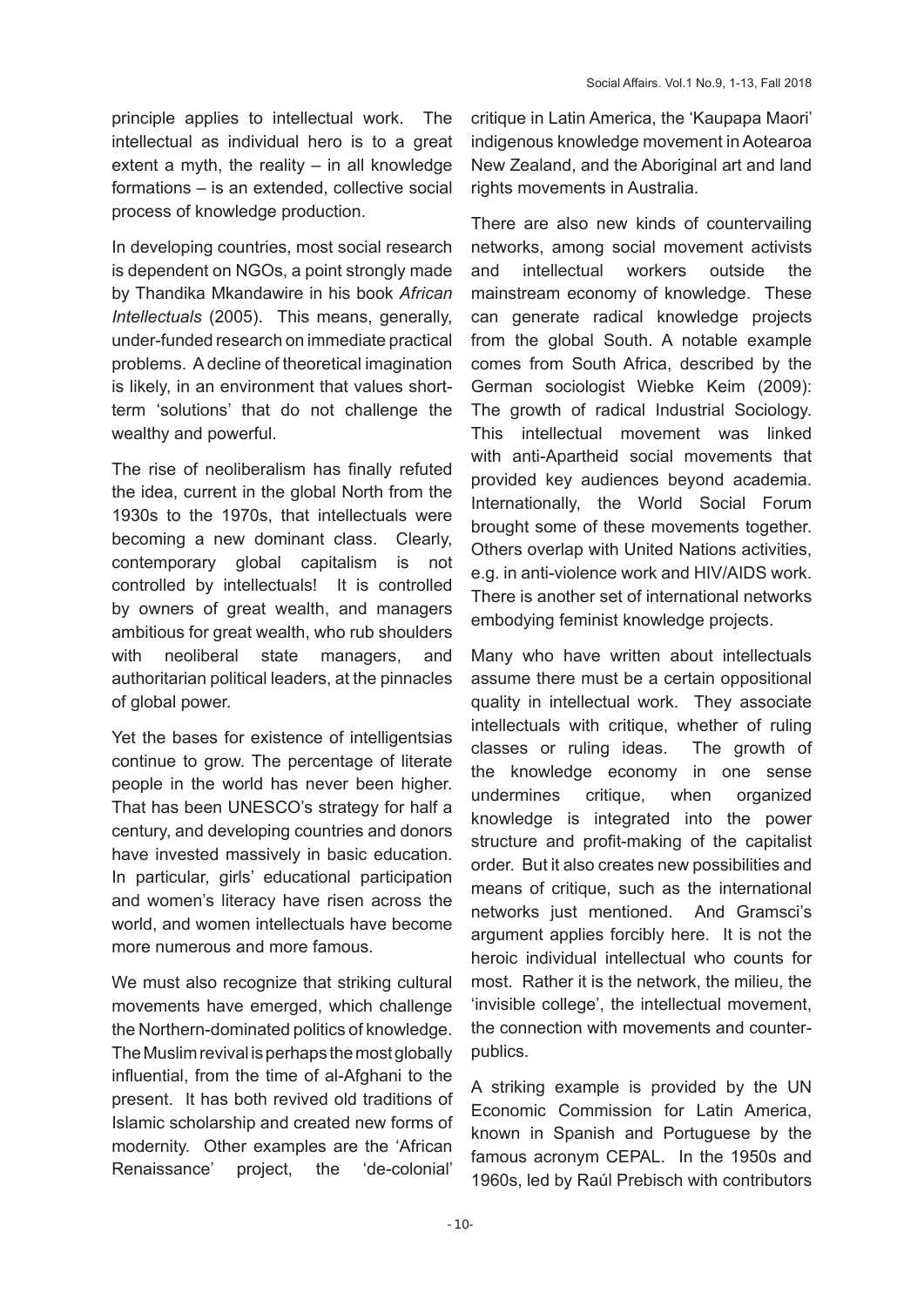like the development economist Celso Furtado and Fernando Cardoso (later president of Brazil), CEPAL became the base for a new development strategy, almost a new kind of Social Science. Its influence is still felt in Latin American debates, half a century later (Kay 1989).

The collective character of intellectual labour defines a vital element in the modern work of critique. To be effective, critical intellectuals must put in effort to sustain the network or the collective, to foster the intellectual work of others. There is an educational, nurturing and supportive role which is at odds with the ego-centrism implied in older models of the intellectual.

Recognizing the intellectual work of the global South, moving beyond the Northern-centred economy of knowledge, requires a relation between knowledge systems that is neither resentful subordination nor icy, distant coexistence. As Hountondji puts it, the new relationship involves critical validation of endogenous knowledge as well as critique of the dominant knowledge system.

I would put it another way. As I have argued in *Southern Theory*, and as Colin McFarlane (2006) also argues in a valuable paper called 'Crossing Borders', there has to be a mutual learning process. Gurminder Bhambra (2014) speaks of 'connected sociologies'. Chilla Bulbeck's *Re-Orienting Western Feminisms*  (1998) thinking about the relationship between feminist thought in different parts of the world, speaks of 'braiding at the borders'.

Crucially, this means a collective learning that happens at the level of knowledge systems, not just individuals. A necessary condition is a relationship of recognition. Noel Pearson (1997), a prominent indigenous intellectual in Australia, has observed that 'Native Title' is not a concept in Aboriginal law, nor is it a concept in European law. It is, rather, a recognition concept, which arises in the

space between the two systems and allows them to interact. Specifically, this concept allows a settler society's law to recognize a certain kind of rights.

Lack of recognition has been normal in the ideologies of colonialism and in the sciences produced in the metropole. However, recognition of the multiple forms of knowledge is growing. Sometimes it takes toxic forms, as when transnational pharmaceutical companies trawl indigenous botanical knowledge looking for drugs they can patent. But there are also more positive forms, including cross-cultural discussions, and sometimes courses, in universities; the growing literature of post-colonial studies in the Humanities and Social Sciences; and the complex knowledge projects of transnational social movements such as feminism.

These are still limited changes. Whether they will find counter-publics on a large scale is still to be seen. About 40 years ago, the Iranian radical sociologist and theologian Ali Shariati, an important figure in opposition to the Shah's authoritarian regime, developed not only an agenda for a new centre of Islamic science, but also a novel theory of intellectuals (Shariati 1986). One of his most interesting ideas was the concept of *rushanfekr.* This meant a type of intellectual who remained connected with a popular audience, and who took responsibility for articulating possible futures for the society, but who (unlike 'vanguard' models of intellectuals) was not in search of political power. Shariati pictured the *rushanfekr* as an individual. But given the way most intellectual labour is socially organized today, it is possible that this function too has to be performed collectively.

Intellectuals are not a new ruling class, not the prophets of a new world, not the mainspring of a new economy, and not eternal and ineffectual critics. But perhaps intellectual workers as a group have a little of all those possibilities. Intellectuals are important in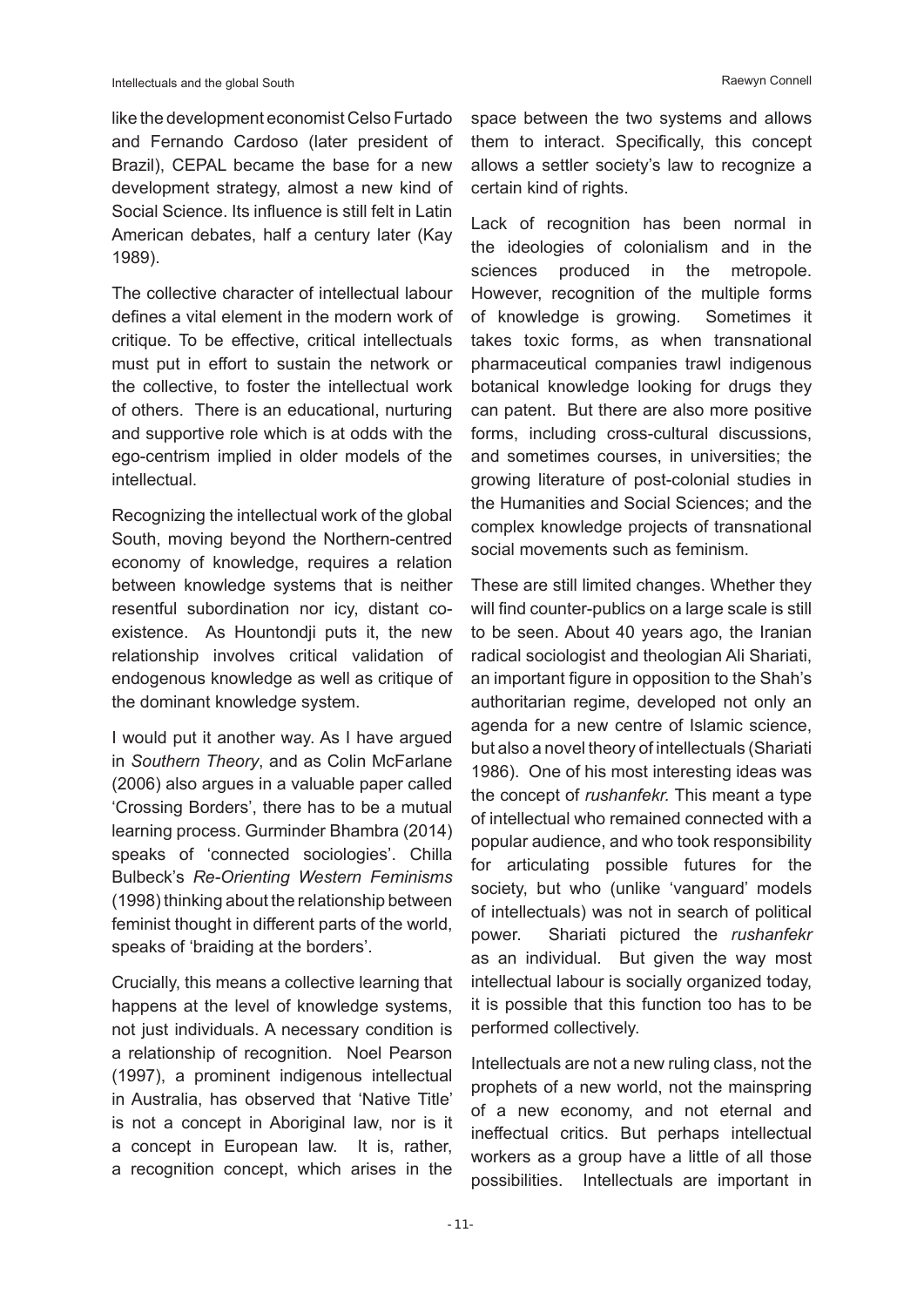the contemporary world, but intellectuals and intellectual work have changed. The old stories are not adequate. New understandings and new possibilities are emerging, and those too are contradictory. If the world destroys itself by nuclear war or catastrophic climate change, intellectuals will have had a hand in it. It is up to us to see that the more humane and democratic possibilities prevail.

#### **REFERENCES**

Agarwal, B. (1994). *A Field of One's Own: Gender and Land Rights in South Asia*. Cambridge: Cambridge University Press

Al-Afghani, S.J. ad-Din. (1968). *An Islamic Response to Imperialism: Political and Religious Writings of Sayyid Jamal ad-Din 'al-Afghani'*, trans. N.R. Keddie & H. Algar. Berkeley: University of California Press

Alatas, S.F. (2006). Alternative Discourses in Asian Social Science: Responses to *Eurocentrism*. New Delhi: Sage

Alatas, S.F. (2014). *Applying Ibn Khaldun: The recovery of a lost tradition in sociology.* London: Routledge

Alatas, S.H. (1977). *Intellectuals in Developing Societies*. London: Frank Cass

Bakare-Yusuf, B. (2003). 'Yorubas don't do gender': A critical review of Oyeronke Oyewumi's *The Invention of Women: Making an African Sense of Western Gender Discourses*. *African Identities*, 1, pp. 121-143

Bauman, Z. (1987). *Legislators and Interpreters: On modernity, post-modernity and intellectuals*. Ithaca: Cornell University Press

Bennett, J. (2008). Editorial – Researching for life: Paradigms and power. *Feminist Africa*, 11, pp. 1-12

Bhambra, G.K. (2014). *Connected Sociologies*. London: Bloomsbury Academic

Bulbeck, C. (1998). *Re-Orienting Western* 

*Feminisms: Women's Diversity in a Postcolonial World.* Cambridge: Cambridge University Press

Connell, R. (2007a). *Southern Theory: The Global Dynamics of Knowledge in Social Science.* Sydney: Allen & Unwin

Connell, R. (2007b). The heart of the problem: South African intellectual workers, globalization and social change. *Sociology*, 41(1), pp. 11-28

Connell, R. & Crawford, J. (2007). Mapping the intellectual labour process. J*ournal of Sociology*, 43(2), pp. 187-205

Dados, N. & Connell, R. (2018). Neoliberalism in world perspective: Southern origins and Southern dynamics. In D. Cahill, M. Cooper & M. Konings (Eds.), *The Sage Handbook of Neoliberalism* (pp. 28-39). London: Sage

Gouldner, A. (1979). *The Future of Intellectuals and the Rise of the New Class*. New York: Continuum

Gramsci, A. (1957). *The Modern Prince, and other writings*. New York: International **Publishers** 

Harding, S. (2008). *Sciences from Below: Feminisms, Postcolonialities, and Modernities*. Durham: Duke University Press

Hau'ofa, E. (2008). *We Are the Ocean*. Honolulu: University of Hawai'i Press

Hountondji, P.J. (1976). *African Philosophy: Myth and Reality*. Trans. H. Evans & J. Rée (1983). London: Hutchinson

Hountondji, P.J. (Ed.) (1997). *Endogenous Knowledge: Research Trails.* Dakar: **CODESRIA** 

Kartini, R.A. (2014). *The Complete Writings 1898-1904.* Clayton: Monash University Publishing

Kay, C. (1989). *Latin American Theories of Development and Underdevelopment.*